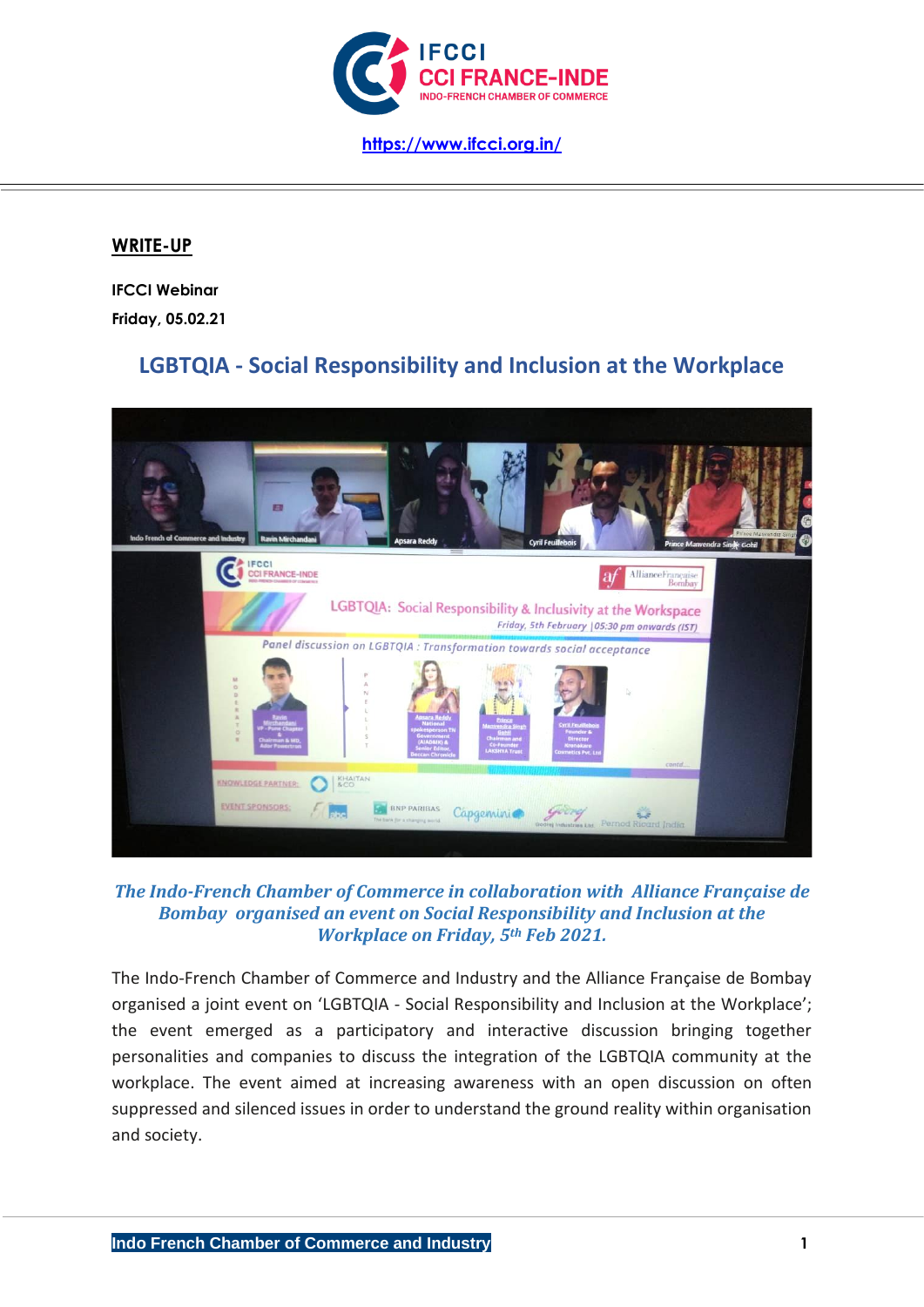

**<https://www.ifcci.org.in/>**

The event welcomed distinguished panelist and moderators from varied backgrounds who shared their thoughts and ideas on LGBTQIA.

**Ms Dana Purcarescu**, Deputy Head of Mission, **Embassy of France to India** in her speech quoted that "*Change never comes on it own, it is a decision we collectively make"* and highlighted that the companies should take positions, promote engagements and should follow a code of conduct for these inclusions.

This session was then followed by a fireside chat with **Ms. Suz Vaz Anne, ABC Consultanats** and **Mr Parmesh Shahani**, VP, **Godrej Industries Ltd & Head of Godrej Culture Lab** who shared his thoughts and experiences as he spoke about his book Queeristan. Mr. Pramesh Shahani stated "*Give a glimpse into our lives, our works, our success, our dreams, our support systems and show when you include, how it stands and opens up and everyone benefits"*

**Mr. Ravin Mirchandani,** Chairman and MD, Ador Powertron moderated the Panel discussion on 'LGBTQIA : Transformation towards social acceptance' wherein we had 3 dynamic personalities from the community who voiced their opinions :

**Ms Apsara Reddy**, National spokesperson – Tamil Nadu Government **(AIADMK)** & Senior Editor, **Deccan Chronicle Apsara Reddy** commented **"***Everybody is God's child, please don't penalize us or judge, don't discriminate us for being different. I think difference adds a very interesting dimension to our democracy. All kinds of people should be celebrated with love.Finally, would like this at everybody has an aspiration for themselves. Let everybody live their aspiration that's the true spirit of equality"*

**Mr Cyril Feuillebois,** Founder & Director, **Kronokare Cosmetics Pvt. Ltd** insisted "*Let's get back to the roots of the Indian Culture. It's full of acceptance, diversity and love"*

**Prince Manvendra Singh Gohil**, Chairman and Co-Founder, **LAKSHYA Trust** affirmed "*Love yourself"*

Leaders from major French companies like **BNP Paribas India, Capgemini India, Sodexo India, Pernod Ricard India, etc** engaged in another panel discussion and put across their outlook on the Topic "Equal Opportunity and Inclusion of the LGBTQIA community in the Workspace''